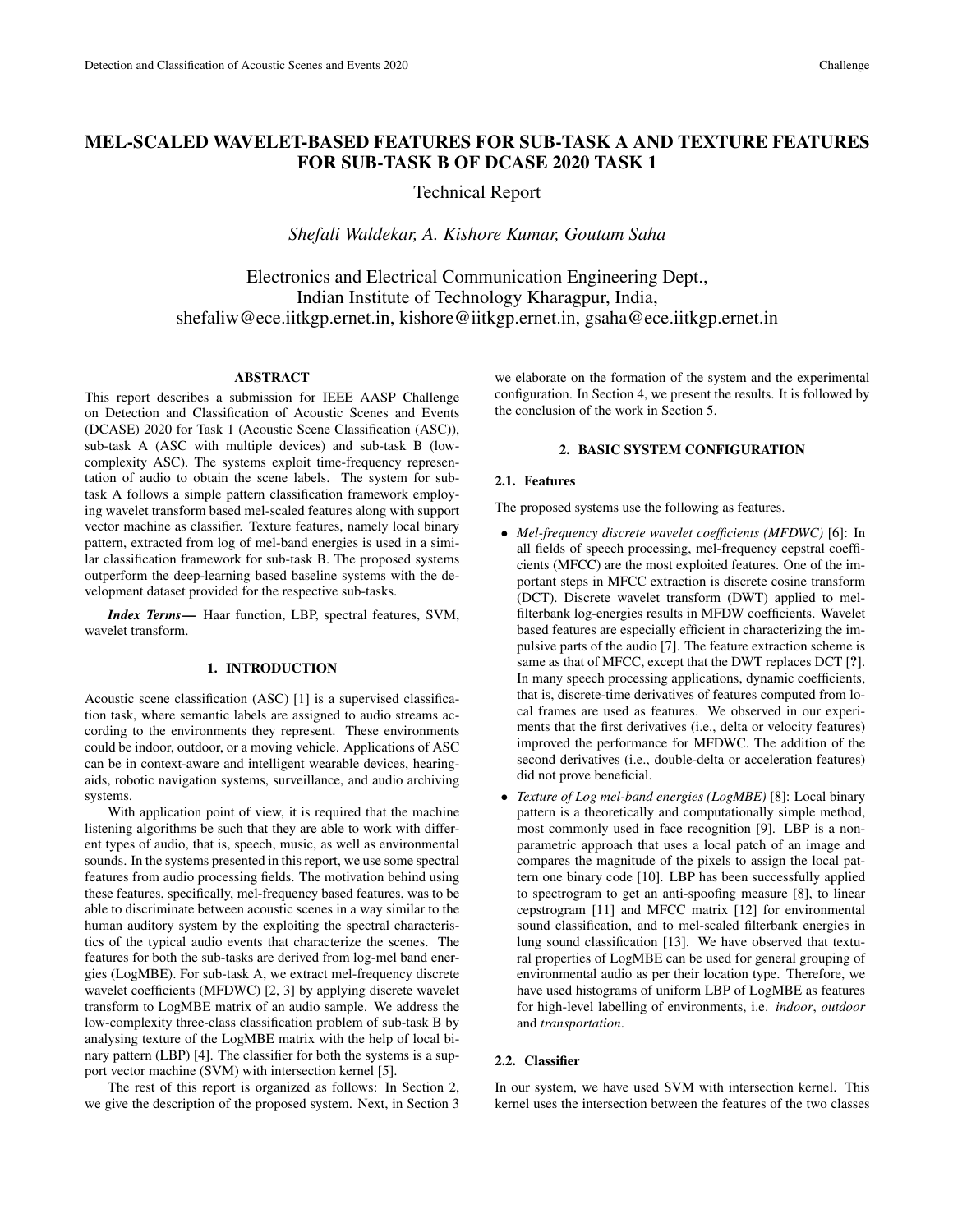Table 1: Class-wise accuracy  $(\%)$  of baseline and proposed system for sub-task A.

| <b>Classes</b>     | <b>Baseline</b> | <b>Proposed</b> |
|--------------------|-----------------|-----------------|
| Airport            | 45.0            | 55.1            |
| <b>Bus</b>         | 62.9            | 55.6            |
| Metro              | 53.5            | 57.2            |
| Metro station      | 53.0            | 51.5            |
| Park               | 71.3            | 73.1            |
| Public square      | 44.9            | 42.1            |
| Shopping mall      | 48.3            | 47.1            |
| Street, pedestrian | 28.8            | 37.7            |
| Street, traffic    | 79.9            | 79.8            |
| Tram               | 52.2            | 59.7            |
| <b>Average</b>     | 54.4            | 55.0            |

as a measure of similarity [5]. Since SVM is a binary classifier, in order to determine a decision criterion for multi-class ASC, we have combined multiple SVMs following one-versus-one approach. Thus, for N classes,  $N(N-1)/2$  classifiers are made, where each one trains on data from two classes.

## 3. PROPOSED SYSTEM

The proposed systems follow a basic pattern classification framework. This involves feature extraction after pre-processing of raw data, followed by classifier modeling with the training data, and finally classification by supplying test data features to the trained model. In both the systems, the required features are extracted from windowed frames of pre-emphasized audio. These vectors are used to train the SVM corresponding to each feature. In the present challenge, the development data is pre-divided into one train and one test partition. It should be noted that some part of development data was neither used in train nor in test fold. The data for testing comes from the evaluation dataset and follows a path similar to that of development. However, in this case whole development data is used for training the SVMs.

#### 3.1. Experimental Framework

For both the sub-tasks, the classification is performed by a singlefeature single-classifier system. We have used the the development dataset of TAU Urban Acoustic Scenes 2020 Mobile (TAUUAS20- MD) for sub-task A and 3-class (TAUUAS19-3CD) for sub-task B [14] in our experiments. All the audio signals for sub-task A and sub-task B were framed by Hamming window of 40 ms and 20ms, respectively, with 50% overlap after pre-emphasis by a factor of 0.97. The filterbank used for MFDWC features in sub-task A had 180 filters while 60 filters were chosen for LogMBE extraction in sub-task B. Haar function was used as the mother wavelet for MFDWC extraction. Delta ( $\Delta$ ) features, evaluated with a 3-frame window, were appended only for this feature. For low-complexity ASC, histogram of uniform LBP analysis was given as input to SVM classifier with intersection (INT) kernel. Frame-wise mean and standard deviation of the features were used for 10-class classification with the same SVM configuration.

| <b>Device</b>  | <b>Baseline</b> | <b>Proposed</b>   |
|----------------|-----------------|-------------------|
| A              | 68.8            | 69.4              |
| B              | 60.2            | 59.0              |
| C              | 59.9            | 65.1              |
| S1             | 50.3            | 55.8              |
| S <sub>2</sub> | 50.0            | 50.9              |
| S <sub>3</sub> | 50.9            | $58.\overline{2}$ |
| S <sub>4</sub> | 45.2            | 46.7              |
| S <sub>5</sub> | 44.8            | 47.3              |
| S6             | 34.8            | 43.0              |

Table 2: Device-wise accuracy (%) of baseline and proposed system for Sub-task A.



Figure 1: Confusion matrix of results of proposed MFDWC-SVM-INT system with TAU Urban Acoustic Scenes 2020 Mobile development dataset (sub-task A).

## 4. RESULTS

In the present challenge, class-wise mean accuracy is used as the metric. The mean accuracy of all classes reported for the openL3- DNN baseline system [15] for sub-task A is 54.1%. Thus, by obtaining a mean class-wise accuracy of 55.0%, our proposed system has outperformed the deep-learning based baseline with the development dataset of sub-task A. Class-wise performance comparison of the two systems for this sub-task is depicted in Table 1. The proposed system's results are also pictorially represented in Fig. 1. The two systems show almost equivalent accuracy for classes other than 'airport', 'bus', 'street pedestrian' and 'tram'. Both systems' worst performance is on the 'street pedestrian' class, although the proposed system is comparatively better. The proposed system classified the scenes from 'airport' and 'tram' classes far better than the baseline system.

From the task description of DCASE 2020's sub-task A, "This task targets generalization properties of systems across a number of different devices, and will use audio data recorded and simulated with a variety of devices". The data was recorded with three devices (A, B and C) and simulated with six devices (S1-S9). The comparative performance of the baseline and the proposed system with respect to the devices is given in Table 2. The proposed system has shown better performance for devices C, S1, S3 and S6.

The sub-task B's baseline system is similar to DCASE2019's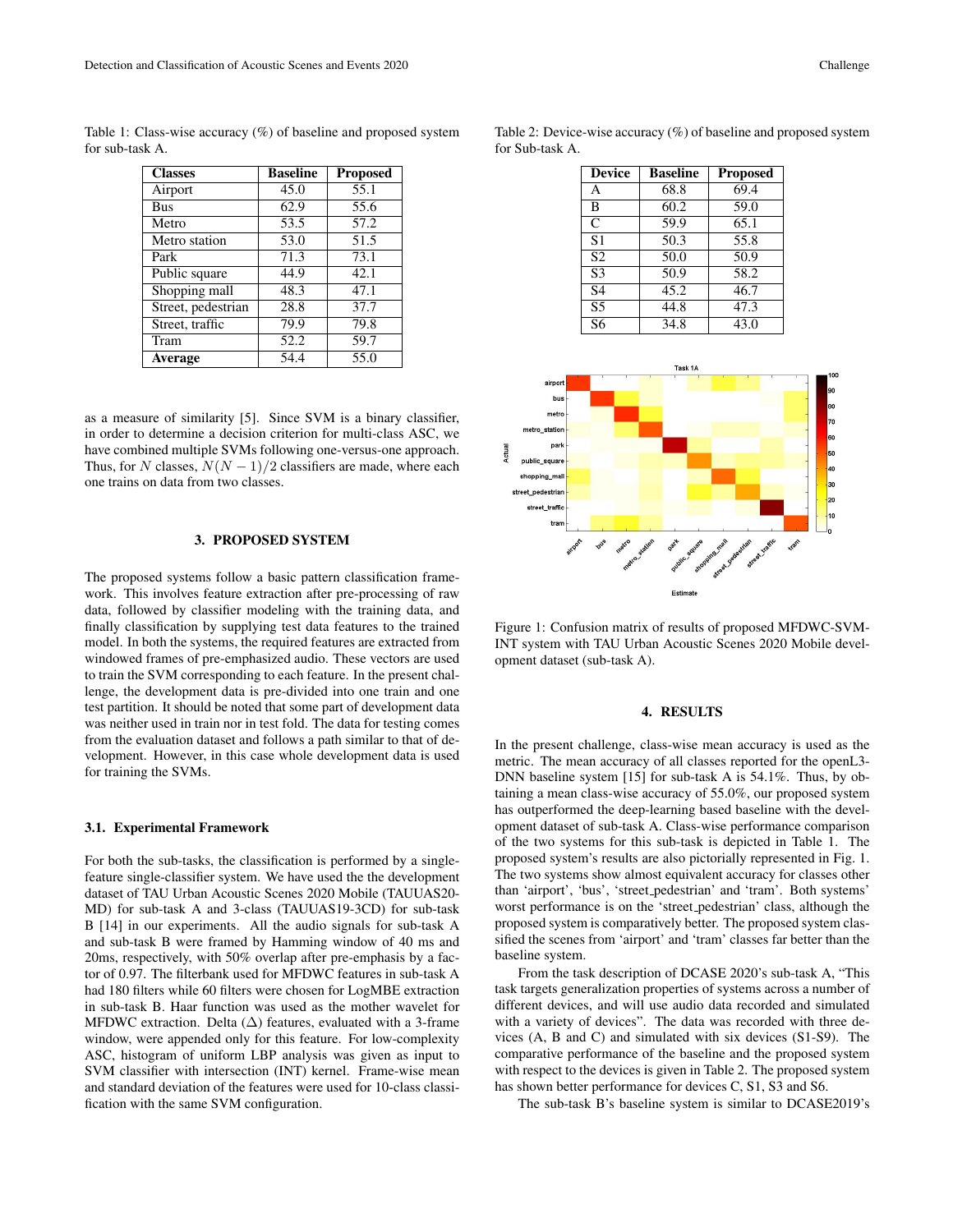Table 3: Class-wise accuracy  $(\%)$  of baseline and proposed system for sub-task B.



Figure 2: Confusion matrix of results of proposed LogMBE-LBP-SVM-INT system with TAU Urban Acoustic Scenes 2020 3-Class development dataset (sub-task B).

Estimat

Task 1 baseline. The LogMBE-CNN based system has reported a 3-class accuracy of 87.3%. The proposed LBP-LogMBE-SVM based system has outperformed it with 90.0% accuracy. The classwise comparison of the two systems is presented in Table 3. It can be seen that the proposed system's classification of scenes of the three classes is better than that of the baseline system, especially for 'indoor' class. It can be observed from Fig. 2, which shows the confusion matrix for the proposed system, that there is a considerable confusion between scenes from 'indoor' and 'outdoor' environments.

#### 5. CONCLUSION

In this technical report, we have described a system for acoustic scene classification task (Task 1, sub-task A and sub-task B) of DCASE challenge 2020. The first sub-task is concerned with problem of ASC with multiple recording devices. On the other hand, sub-task B addresses a low-complexity application,in which all available data (development and evaluation) are recorded with the same device but the scenes are grouped into three high-level classes of *indoor*, *outdoor* and *transportation*. Our systems used well-known audio processing features along with SVM as classifier to produce classification better than the baseline systems for both the sub-tasks.

## 6. REFERENCES

[1] D. Barchiesi, D. Giannoulis, D. Stowell, and M. D. Plumbley, "Acoustic scene classification: Classifying environments from the sounds they produce," *IEEE Signal Processing Magazine*, vol. 32, no. 3, pp. 16–34, 2015.

- [2] S. Waldekar and G. Saha, "Wavelet transform based melscaled features for acoustic scene classification," *Proc. Interspeech 2018*, pp. 3323–3327, 2018.
- [3] ——, "Analysis and classification of acoustic scenes with wavelet transform-based mel-scaled features," *Multimedia Tools and Applications*, pp. 1–16, 2020.
- [4] ——, "Texture features for high-level classification of acoustic scenes," in *2019 IEEE Region 10 Symposium (TENSYMP)*. IEEE, 2019, pp. 710–715.
- [5] S. Maji, A. C. Berg, and J. Malik, "Efficient classification for additive kernel SVMs," *IEEE transactions on pattern analysis and machine intelligence*, vol. 35, no. 1, pp. 66–77, 2013.
- [6] J. N. Gowdy and Z. Tufekci, "Mel-scaled discrete wavelet coefficients for speech recognition," in *Acoustics, Speech, and Signal Processing, 2000. ICASSP'00. Proceedings. 2000 IEEE International Conference on*, vol. 3. IEEE, 2000, pp. 1351–1354.
- [7] A. Rabaoui, M. Davy, S. Rossignol, and N. Ellouze, "Using one-class SVMs and wavelets for audio surveillance," *IEEE Transactions on information forensics and security*, vol. 3, no. 4, pp. 763–775, 2008.
- [8] F. Alegre, R. Vipperla, A. Amehraye, and N. Evans, "A new speaker verification spoofing countermeasure based on local binary patterns," in *INTERSPEECH 2013, 14th Annual Conference of the International Speech Communication Association, Lyon: France (2013)*, 2013, p. 5p.
- [9] D. Huang, C. Shan, M. Ardabilian, Y. Wang, and L. Chen, "Local binary patterns and its application to facial image analysis: A survey," *IEEE Transactions on Systems, Man, and Cybernetics, Part C (Applications and Reviews)*, vol. 41, no. 6, pp. 765–781, 2011.
- [10] T. Ojala, M. Pietikainen, and T. Maenpaa, "Multiresolution gray-scale and rotation invariant texture classification with local binary patterns," *IEEE Transactions on pattern analysis and machine intelligence*, vol. 24, no. 7, pp. 971–987, 2002.
- [11] T. Kobayashi and J. Ye, "Acoustic feature extraction by statistics based local binary pattern for environmental sound classification," in *Acoustics, speech and signal processing (ICASSP), 2014 IEEE international conference on*. IEEE, 2014, pp. 3052–3056.
- [12] W. Yang and S. Krishnan, "Combining temporal features by local binary pattern for acoustic scene classification," *IEEE/ACM Transactions on Audio, Speech and Language Processing (TASLP)*, vol. 25, no. 6, pp. 1315–1321, 2017.
- [13] N. Sengupta, M. Sahidullah, and G. Saha, "Lung sound classification using local binary pattern," *arXiv preprint arXiv:1710.01703*, 2017.
- [14] T. Heittola, A. Mesaros, and T. Virtanen, "Acoustic scene classification in dcase 2020 challenge: generalization across devices and low complexity solutions," in *Proceedings of the Detection and Classification of Acoustic Scenes and Events 2020 Workshop (DCASE2020)*, 2020, submitted. [Online]. Available: https://arxiv.org/abs/2005.14623